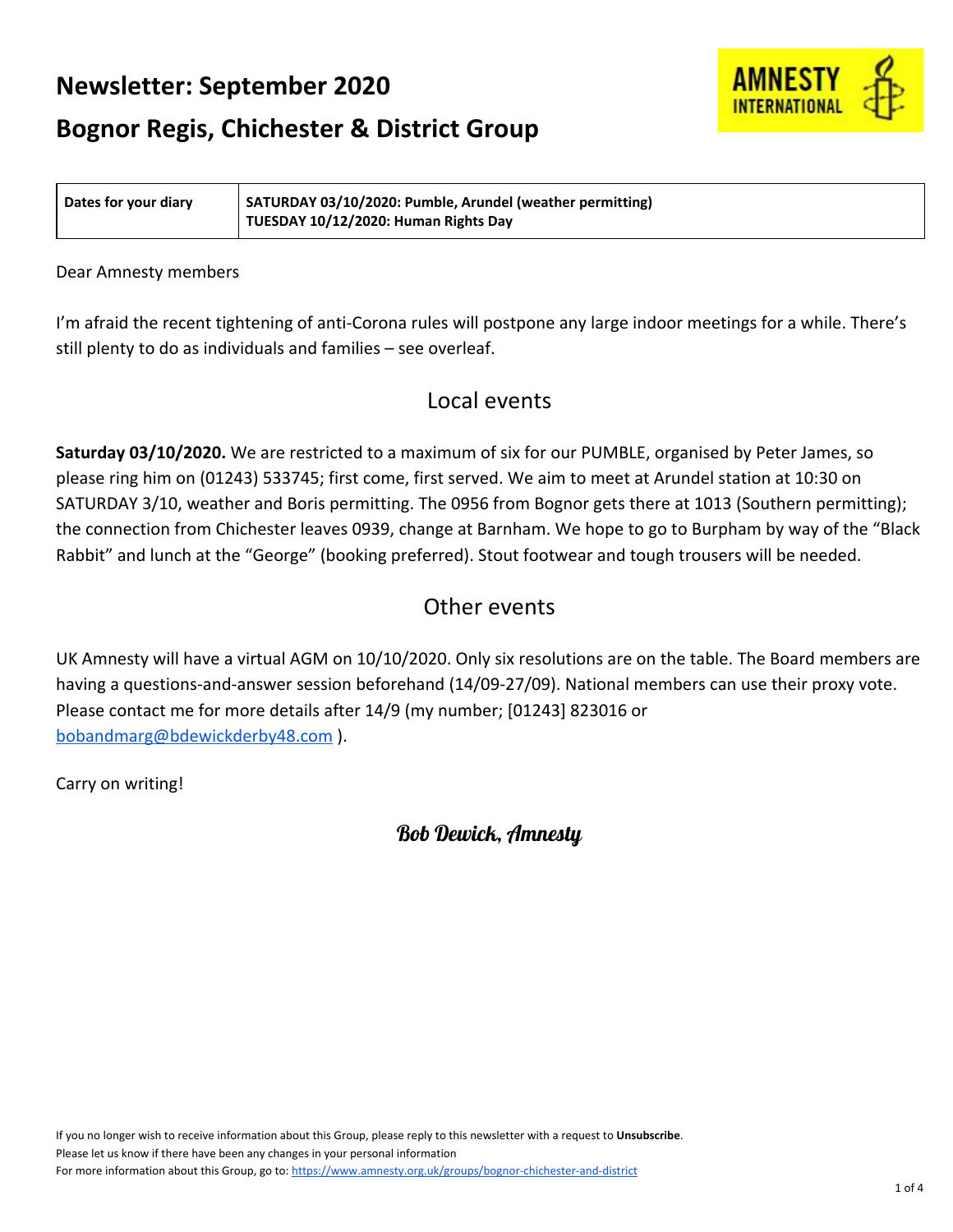# **Newsletter: September 2020 Bognor Regis, Chichester & District Group**

# Amnesty action: campaigns & letter-writing

## Egypt Update from Margaret, our Campaign Co-ordinator

### **Campaigning in the context of Covid 19**

Ironically, just as the Covid 19 pandemic increases the need for action in support of human rights defenders, we are becoming ever more restricted in terms of the actions we can take on their behalf. This is particularly worrying in the case of Egypt where there has been a severe crackdown on protest and dissent. It is more important than ever for us to do what we can to campaign on behalf of prisoners using online and social media channels so I am appealing to those of you who are happy to use social media and email actions to do what you can from the safety of your own homes. I will try to ensure that actions are online as far as possible and hope to organise some joint virtual letter writing sessions with our friends and colleagues in the Horsham group this autumn.

### **Ibrahim Ezz El-Din**

We are particularly concerned about the case of **Ibrahim Ezz El-Din, t**he housing rights campaigner, who was forcibly disappeared and tortured while in detention. He is suffering from depression and has made two suicide bids already this year.

He is currently denied medication for his allergies and is particularly vulnerable to Covid 19.

### What you can do:

We are currently creating a customised template message which can be used to email the Egyptian authorities appealing for his release and advice on using social media to call for his release. Details will be included in the next newsletter. For further information please contact me at [mn\\_robertson@hotmail.com](mailto:mn_robertson@hotmail.com)

#### **Case 173**

As reported in the Summer newsletter, Azza Soliman's appeal against her travel ban and asset freeze was rejected in July and it has been decided, with her consent, that we should continue to campaign on her behalf as part of the general **Case 173 or foreign funding** case against 12 NGOs in Egypt charged with receiving foreign funding 'for criminal purposes.' A card was sent directly to Azza expressing our disappointment at the news and sending her good wishes. We shall continue to support Azza by campaigning on **Case 173.**

### What you can do:

Look out for further information in future newsletters about creative ways to use images of the number 173 in campaign messages for email and social media appeals.

#### **Hoda Abdelmoniem**



Some of you may remember writing on behalf of Hoda Abdelmoniem, a human rights lawyer, in January 2019, after she was forcibly disappeared. We are very concerned about her health as she has suffered a heart attack. In common with other Egyptian prisoners, she is currently denied visits from family or lawyers and is also forbidden to send or receive letters.

### What you can do

Please email Public Prosecutor Hamada al-Sawi email [m.office@ppo.gov.eg](mailto:m.office@ppo.gov.eg), copy to His Excellency Tarek Ahmed Ibrahim Adel [egtamboff@gmail.com](mailto:egtamboff@gmail.com), using the template message below.



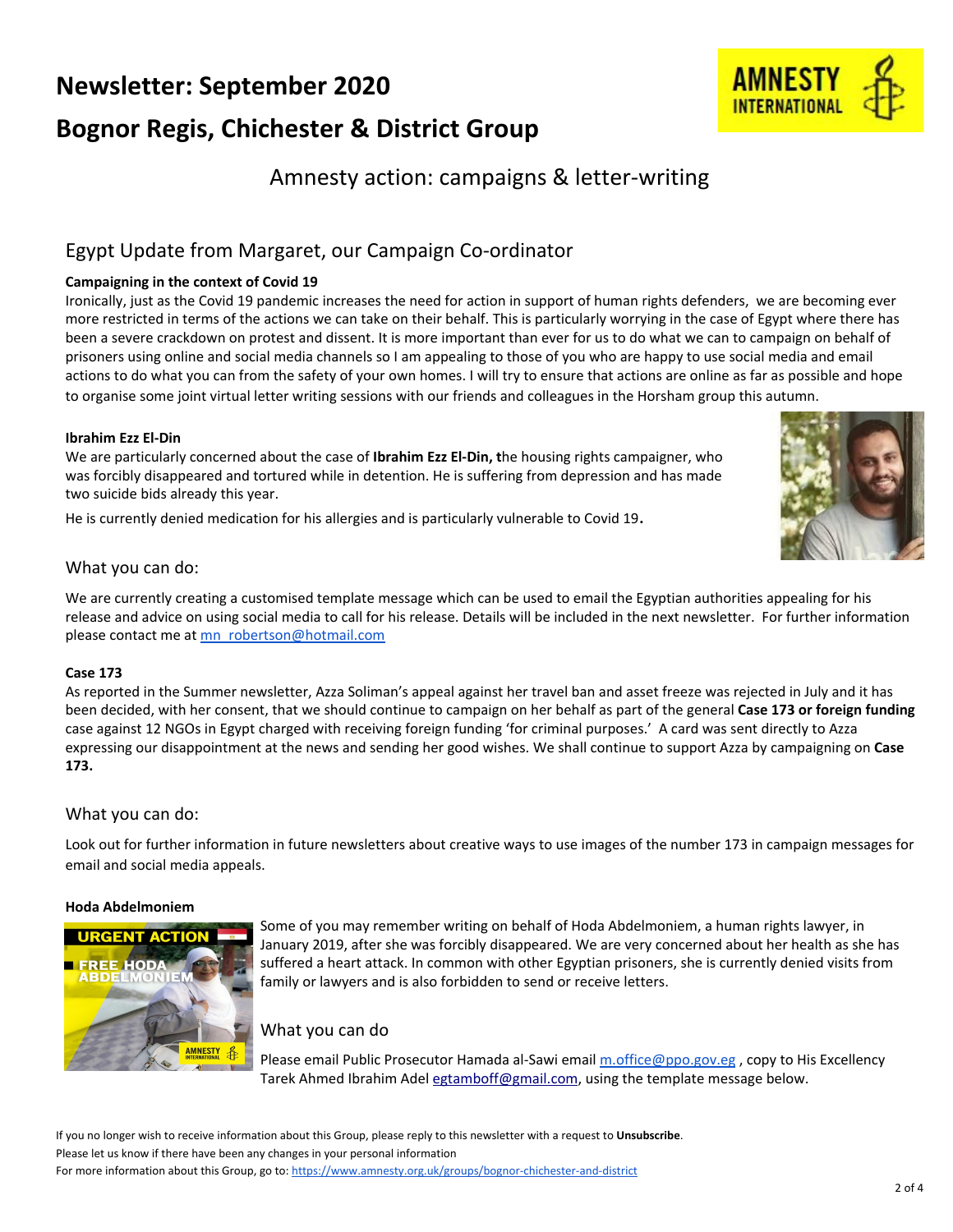# **Newsletter: September 2020**



# **Bognor Regis, Chichester & District Group**

*To: Public Prosecutor Hamada al-Sawi, m.office@ppo.gov.eg*

*Copy: His Excellency Tarek Ahmed Ibrahim Adel, [egtamboff@gmail.com](mailto:egtamboff@gmail.com)*

*Dear Counsellor*

#### *Re: Hoda Abdelmoniem*

Hoda Abdelmoniem, a human rights lawyer, who was arbitrarily detained in November 2018, is currently held in the al-Qanater Women's Prison, pending investigation into charges of 'terrorism.' I believe her to be a prisoner of conscience, detained purely because *of her human rights work.*

I am particularly worried by reports of her poor health, including reports of a heart attack which she suffered on 26 January 2020, high blood pressure and a blood clot in her leg. In addition, I am concerned that, since the Covid 19 outbreak, she has been denied letters from her family and may be also be forbidden visits from her family, although other prisoners have been permitted visits and *communication with their families.*

I appeal to you to release her immediately and unconditionally and to drop all charges against her. I also call upon you to ensure that she has prompt and adequate health care and access to her medical records and that she is allowed immediate communication with *her lawyers and family.*

*Yours sincerely*

### **Action: Moroccan journalist Omar Radi**

On 29 July 2020, Moroccan journalist Omar Radi was charged with "harming national security" and "rape". The Moroccan authorities had been harassing him since the publication in June 2020 of an Amnesty International report revealing they had unlawfully spied on him through his phone. Omar Radi is a vocal critic of the government's human rights record and has investigated corruption by the authorities.

## What you can do:

Write an appeal in your own words, or use this model letter.

*Twitter @Elotmanisaad Head of Government Saad Dine El-Othmani Palais Royal, Touarga, Rabat 10070, Morocco*

#### *Your Excellency*

I am writing to raise concerns that the Moroccan authorities are subjecting Moroccan journalist Omar Radi to legal harassment. On 25 June 2020 and six subsequent occasions in July 2020, he was summoned by the Central Bureau for Judicial Investigations and questioned about phone calls and text messages dating back to 2011 and transfers of funds to his bank account. On 29 July, he was charged and detained and is due to stand trial before the First Instance Court of Casablanca on 22 September 2020. On 22 June Amnesty International had published a report revealing that he had been targeted for surveillance through spyware on his *phone.*

Omar Radi is charged with "harming national security" based on an accusation that he received funds from sources linked to foreign intelligence agencies. Amnesty International understands that funds transferred from abroad were actually for research grants in the